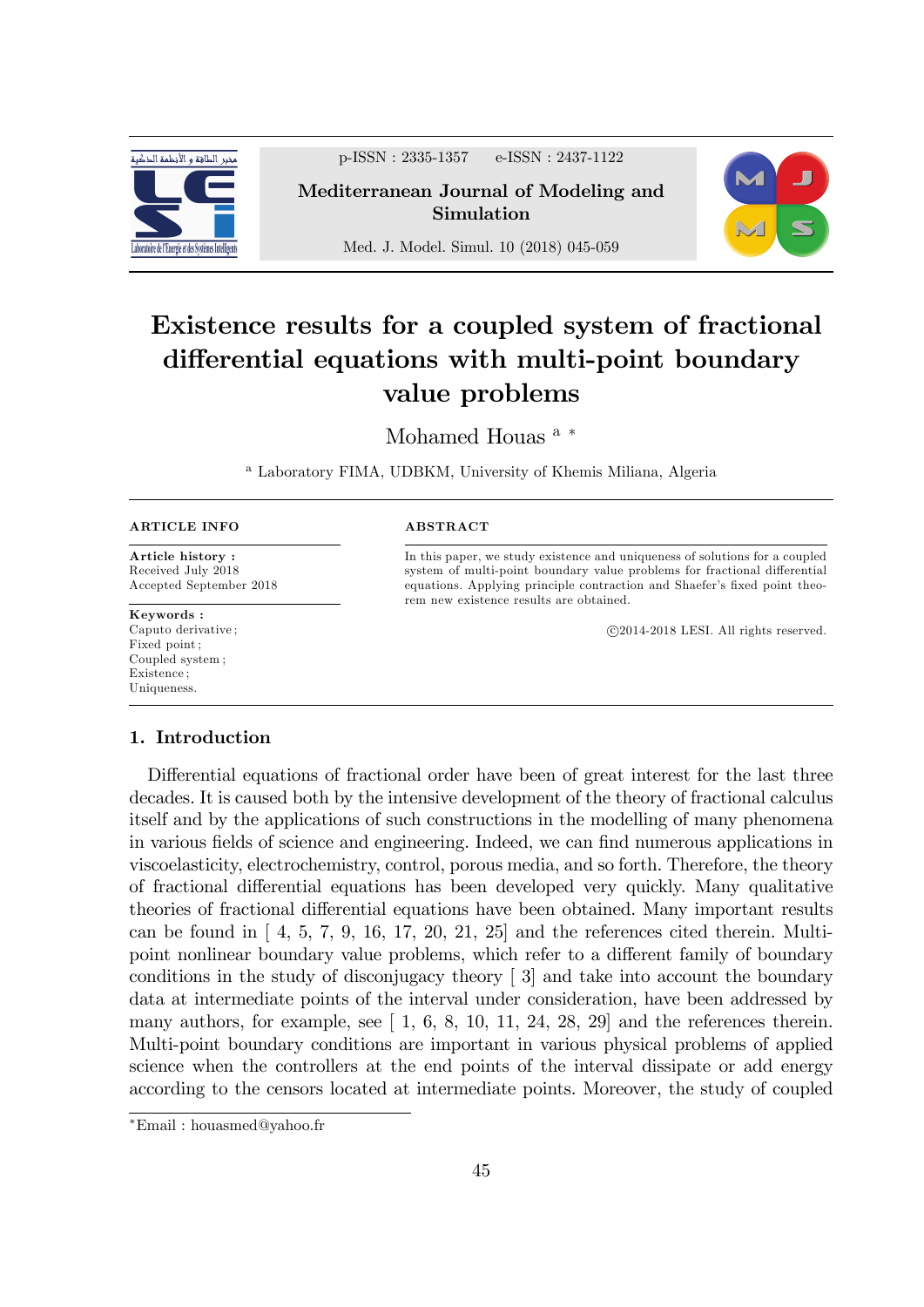systems of fractional order is also important in various problems of applied nature [ 2, 12, 13, 14, 18, 25, 26, 30, 31]. Recently, many people have established the existence and uniqueness of solutions for the multipoint boundary value problems of some fractional systems, see [19, 27] and the reference therein. This paper deals with the existence and uniqueness of solutions to the following coupled system of fractional differential equations :

$$
\begin{cases}\nD^{\alpha}x(t) = \psi_1(t) f_1(t, y(t), (\phi_1 y)(t), (\phi_2 y)(t)), t \in J, \\
D^{\beta}y(t) = \psi_2(t) f_2(t, x(t), (\varphi_1 x)(t), (\varphi_2 x)(t)), t \in J, \\
x(0) = x_0^*, |x'(0)| + |x''(0)| + \dots + |x^{(n-2)}(0)| = 0, x(T) = \sum_{i=1}^m \lambda_i x(\eta_i), \\
y(0) = y_0^*, |y'(0)| + |y''(0)| + \dots + |y^{(n-2)}(0)| = 0, y(T) = \sum_{j=1}^m \mu_j y(\xi_j),\n\end{cases}
$$
\n(1)

where  $D^{\alpha}$  and  $D^{\beta}$ , denote the Caputo fractional derivatives, with  $n-1 < \alpha < n$  and  $n-1 \leq \beta \leq n, n \in N^*, n \neq 1, J = [0,1], \lambda_i, \mu_j \in \mathbb{R}^+, i, j = 1, ..., m, \psi_1, \psi_2$  are two continuous functions,  $\phi_h x, \varphi_h y, h = 1, 2$  are integral operators,  $x_0^*, y_0^* \in \mathbb{R}, 0 < \eta_i, \xi_j <$  $1, i, j = 1, ..., m, f_1, f_2$ , are two functions which will be specified later, and for  $\gamma_h, \delta_h, h =$  $1, 2 : [0, 1] \times [0, 1] \to [0, \infty),$ 

$$
(\varphi_h x)(t) = \int_0^t \gamma_h(t, s) x(s) ds, (\phi_h y)(t) = \int_0^t \delta_h(t, s) y(s) ds, \ h = 1, 2.
$$

The rest of this paper is organized as follows. In section 2, we present some preliminaries and lemmas. Section 3 is devoted to existence of solution of problem (1). In section 4 an example is treated illustrating our results.

#### 2. Preliminaries

The following notations, definitions, and preliminary facts will be used throughout this paper.

**Definition 1** The Riemann-Liouville fractional integral operator of order  $\alpha \geq 0$ , for a continuous function f on  $[0,\infty]$  is defined as :

$$
J^{\alpha}f(t) = \frac{1}{\Gamma(\alpha)} \int_0^t (t - \tau)^{\alpha - 1} f(\tau) d\tau, \alpha > 0,
$$
\n(2)

$$
J^{0}f(t)=f(t),
$$

where  $\Gamma(\alpha) = \int_0^\infty e^{-u} u^{\alpha-1} du$ .

**Definition 2** The fractional derivative of  $f \in C<sup>n</sup>$  ([0,  $\infty$ [) in the Caputo's sense is defined as :

$$
D^{\alpha} f(t) = \frac{1}{\Gamma(n-\alpha)} \int_0^t (t-\tau)^{n-\alpha-1} f^{(n)}(\tau) d\tau, n-1 < \alpha < n, n \in N^*.
$$
 (3)

For more details about fractional calculus, we refer the reader to  $\lceil 22, 23 \rceil$ .

Let us now introduce the spaces  $X = \{x : x \in C([0,T])\}$  and  $Y = \{y : y \in C([0,T])\}$ endowed with the norm  $||x|| = \sup_{t \in J} |x(t)|$  and  $||y|| = \sup_{t \in J} |y(t)|$ .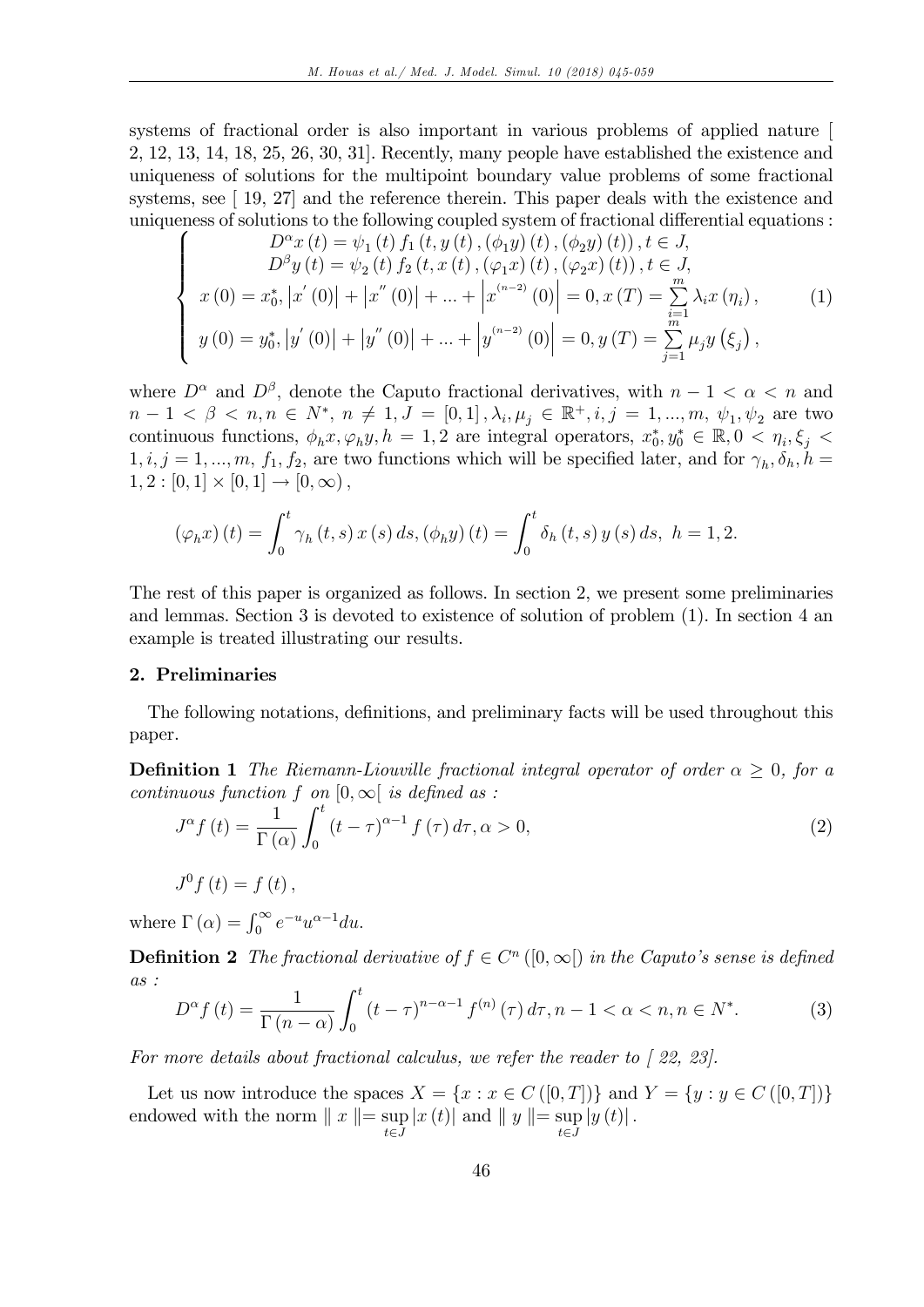Obviously,  $(X, \| \cdot \|)$  and  $(Y, \| \cdot \|)$ , are Banach spases. The product space  $(X \times Y, \|(x, y)\|)$ is also Banach space with norm  $\|(x, y)\| = \|x\| + \|y\|$ .

We give the following lemmas  $\lceil 15 \rceil$ :

**Lemma 3** For  $\alpha > 0$ , the general solution of the fractional differential equation  $D^{\alpha}x(t) =$ 0 is given by

$$
x(t) = c_0 + c_1 t + c_2 t^2 + \dots + c_{n-1} t^{n-1},
$$
\n<sup>(4)</sup>

where  $c_i \in \mathbb{R}, i = 0, 1, 2, ..., n - 1, n = [\alpha] + 1.$ 

#### **Lemma 4** Let  $\alpha > 0$ . Then  $J^{\alpha}D^{\alpha}x(t) = x(t) + c_0 + c_1t + c_2t^2 + ... + c_{n-1}t^{n-1}$  $\hspace{1.6cm}$ ,  $(5)$

for some  $c_i \in \mathbb{R}, i = 0, 1, 2, ..., n - 1, n = |\alpha| + 1.$ 

We need also the following auxiliary result :

 ${\bf L}$ emma  ${\bf 5}$   $Let \ \sum^m$  $i=1$  $\lambda_i \eta_i^{n-1} \neq T^{n-1}$ . Then for a given  $g \in C([0,T])$ , the solution of the equation

$$
D^{\alpha}x(t) = (\psi_1 g)(t), t \in J, n - 1 < \alpha \le n,
$$
\n(6)

subject to the boundary condition

$$
x(0) = x_0^*, \left| x'(0) \right| + \left| x''(0) \right| + \dots + \left| x^{(n-2)}(0) \right| = 0, x(T) = \sum_{i=1}^m \lambda_i x(\eta_i), \tag{7}
$$

is given by

$$
x(t) = \frac{1}{\Gamma(\alpha)} \int_0^t (t-s)^{\alpha-1} (\psi_1 g)(s) ds + x_0^*
$$
  
+ 
$$
\frac{t^{n-1}}{\Gamma(\alpha) \left(\sum_{i=1}^m \lambda_i \eta_i^{n-1} - T^{n-1}\right)} \int_0^T (T-s)^{\alpha-1} (\psi_1 g)(s) ds
$$
  
- 
$$
\frac{t^{n-1}}{\Gamma(\alpha) \left(\sum_{i=1}^m \lambda_i \eta_i^{n-1} - T^{n-1}\right)} \sum_{i=1}^m \lambda_i \int_0^{\eta_i} (\eta_i - s)^{\alpha-1} (\psi_1 g)(s) ds.
$$
  
(8)

Proof. By lemmas 3 and Lemma 4, the general solution of (6 is written as

$$
x(t) = \frac{1}{\Gamma(\alpha)} \int_0^t (t - s)^{\alpha - 1} (\psi_1 g)(s) ds - c_0 - c_1 t - c_2 t^2 - \dots - c_{n-1} t^{n-1}.
$$
 (9)

Using the boundary condition (7), we have  $c_1 = \ldots = c_{n-2} = 0$  and  $c_0 = -x_0^*$ .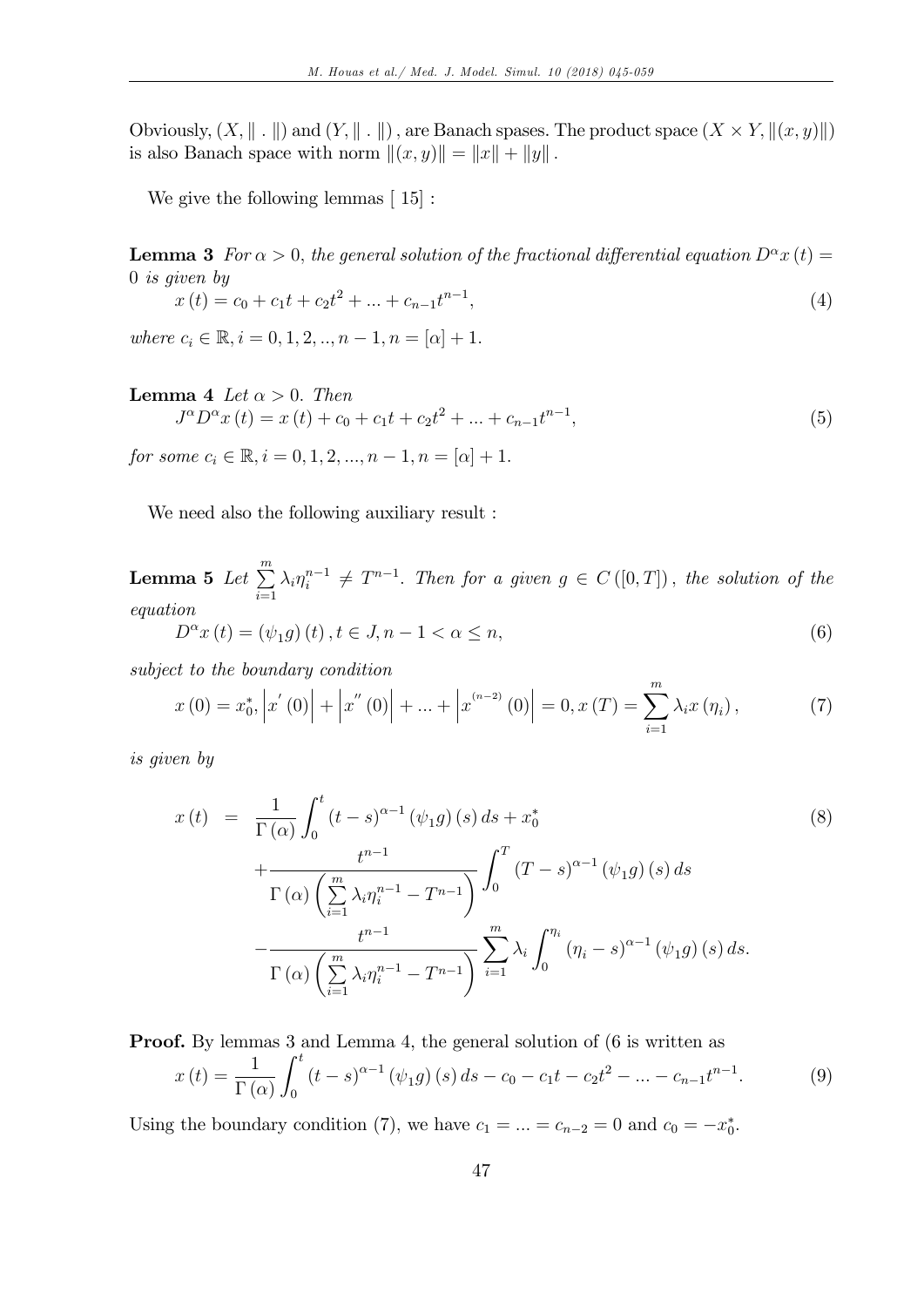For  $c_{n-1}$ , we have

$$
c_{n-1} = -\frac{1}{\Gamma(\alpha) \left(\sum\limits_{i=1}^{m} \lambda_i \eta_i^{n-1} - T^{n-1}\right)} \int_0^T (T-s)^{\alpha-1} (\psi_1 g)(s) ds
$$
\n
$$
+ \frac{1}{\Gamma(\alpha) \left(\sum\limits_{i=1}^{m} \lambda_i \eta_i^{n-1} - T^{n-1}\right)} \sum\limits_{i=1}^{m} \lambda_i \int_0^{\eta_i} (\eta_i - s)^{\alpha-1} (\psi_1 g)(s) ds.
$$
\n(10)

Substituting the value of  $c_0, c_1, ..., c_{n-2}$  and  $c_{n-1}$  in (10), we get (9).

## 3. Main Results

Let us introduce the quantities :

$$
\omega_{h} = \sup_{t \in [0,T]} \left| \int_{0}^{t} \delta_{h}(t,s) \, ds \right|, \varpi_{h} = \sup_{t \in [0,T]} \left| \int_{0}^{t} \gamma_{h}(t,s) \, ds \right|, h = 1,2,
$$
\n
$$
\theta_{1} = \frac{\|\psi_{1}\|_{\infty}}{\Gamma(\alpha+1)} \left( 1 + \frac{T^{\alpha} + \sum_{i=1}^{m} |\lambda_{i}| \eta_{i}^{\alpha}}{\left| \sum_{i=1}^{m} \lambda_{i} \eta_{i}^{n-1} - T^{n-1} \right|} \right),
$$
\n
$$
\theta_{2} = \frac{\|\psi_{2}\|_{\infty}}{\Gamma(\beta+1)} \left( 1 + \frac{T^{\beta} + \sum_{j=1}^{m} |\mu_{j}| \xi_{j}^{\beta}}{\left| \sum_{j=1}^{m} \mu_{j} \xi_{j}^{n-1} - T^{n-1} \right|} \right).
$$
\n(11)

We list also the following hypotheses :

 $(H_1)$ : The functions  $f_1, f_2 : [0, T] \times \mathbb{R}^3 \to \mathbb{R}$  are continuous.

 $(H_2)$ : There exist non negative continuous functions  $a_i, b_i \in C([0,T])$ ,  $i = 1,3$  such that for all  $t \in [0, T]$  and  $(x, y, z)$ ,  $(x_1, y_1, z_1) \in \mathbb{R}^3$ , we have

$$
\begin{array}{lcl}\n\left|f_{1}\left(t,x,y,z\right)-f_{1}\left(t,x_{1},y_{1},z_{1}\right)\right| &\leq & a_{1}\left(t\right)\left|x-x_{1}\right|+a_{2}\left(t\right)\left|y-y_{1}\right|+a_{3}\left(t\right)\left|z-z_{1}\right|, \\
\left|f_{2}\left(t,x,y,z\right)-f_{1}\left(t,x_{1},y_{1},z_{1}\right)\right| &\leq & b_{1}\left(t\right)\left|x-x_{1}\right|+b_{2}\left(t\right)\left|y-y_{1}\right|+b_{3}\left(t\right)\left|z-z_{1}\right|,\n\end{array}
$$

with

$$
A_1 = \sup_{t \in J} a_1(t), A_2 = \sup_{t \in J} a_2(t), A_3 = \sup_{t \in J} a_3(t)
$$
  
\n
$$
B_1 = \sup_{t \in J} b_1(t), B_2 = \sup_{t \in J} b_2(t), B_3 = \sup_{t \in J} b_3(t).
$$

 $(H_3)$ : There exists non negative continuous functions  $l_1$  and  $l_2$  such that

 $|f_1(t, x, y, z)| \leq l_1(t)$ ,  $|f_2(t, x, y, z)| \leq l_2(t)$  for each  $t \in J$  and all,  $(x, y, z) \in \mathbb{R}^3$  with  $L_1 = \sup$  $t\in J$  $l_{1}\left(t\right), L_{2} = \sup$  $t\in J$  $l_{2}\left( t\right) .$ 

Our first result is based on Banach contraction principle :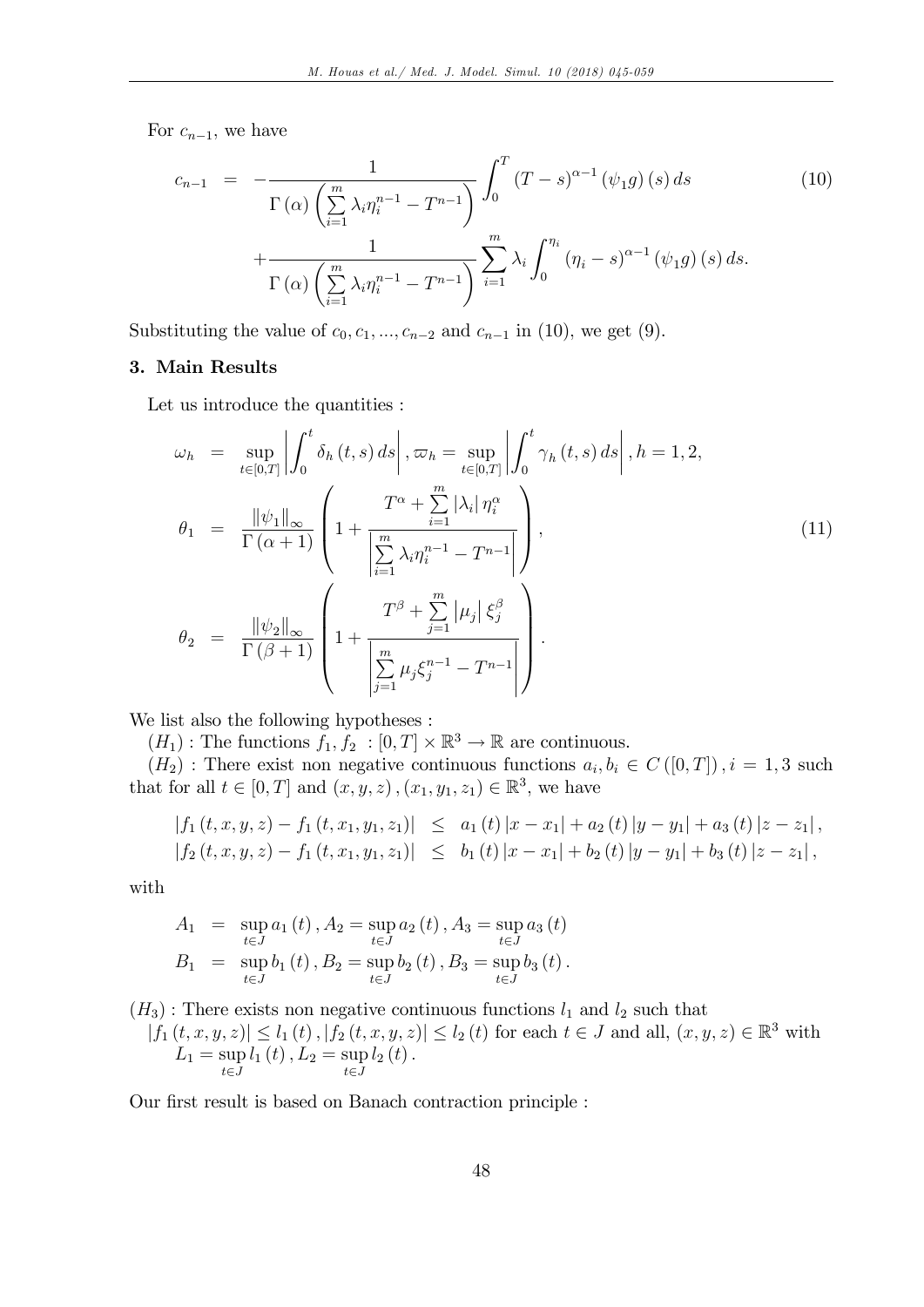**Theorem 6** Suppose that  $\sum_{m=1}^{m}$  $i=1$  $\lambda_i \eta_i^{n-1} \neq T^{n-1}, \sum_{i=1}^m$  $\sum_{j=1} \mu_j \xi_j^{n-1} \neq T^{n-1}$  and assume that the hypothesis  $(H_1)$  and  $(H_2)$  hold. If

$$
\theta_1 (A_1 + A_2 \delta_1 + A_3 \delta_2) + \theta_2 (B_1 + B_2 \gamma_1 + B_3 \gamma_2) < 1,\tag{12}
$$

then the boundary value problem  $(1)$  has a unique solution on J.

**Proof.** Consider the operator  $R: X \times Y \to X \times Y$  defined by :  $R(x, y)(t) := (R_1y(t), R_2x(t)),$  (13)

where

$$
R_{1}y(t) =
$$
  
\n
$$
\frac{1}{\Gamma(\alpha)} \int_{0}^{t} (t-s)^{\alpha-1} \psi_{1}(s) f_{1}(s, y(s), (\phi_{1}y)(s), (\phi_{2}y)(s)) ds + x_{0}^{*}
$$
  
\n
$$
+ \frac{t^{n-1}}{\Gamma(\alpha)\left(\sum_{i=1}^{m} \lambda_{i} \eta_{i}^{n-1} - T^{n-1}\right)} \int_{0}^{T} (T-s)^{\alpha-1} \psi_{1}(s) f_{1}(s, y(s), (\phi_{1}y)(s), (\phi_{2}y)(s)) ds
$$
  
\n
$$
- \frac{t^{n-1}}{\Gamma(\beta)\left(\sum_{j=1}^{m} \mu_{j} \xi_{j}^{n-1} - T^{n-1}\right)} \sum_{j=1}^{m} \mu_{j} \int_{0}^{\xi_{j}} (\mu_{j} - s)^{\beta-1} \psi_{1}(s) f_{2}(s, x(s), (\phi_{1}x)(s), (\phi_{2}x)(s)) ds
$$
\n(14)

and

$$
R_{2}x(t) =
$$
  
\n
$$
\frac{1}{\Gamma(\beta)} \int_{0}^{t} (t-s)^{\beta-1} \psi_{2}(s) f_{2}(s, x(s), (\varphi_{1}x)(s), (\varphi_{2}x)(s)) ds + y_{0}^{*}
$$
  
\n
$$
+ \frac{t^{n-1}}{\Gamma(\beta) \left(\sum_{j=1}^{m} \mu_{j} \xi_{j}^{n-1} - T^{n-1}\right)} \int_{0}^{T} (T-s)^{\beta-1} \psi_{2}(s) f_{2}(s, x(s), (\varphi_{1}x)(s), (\varphi_{2}x)(s)) ds
$$
  
\n
$$
- \frac{t^{n-1}}{\Gamma(\beta) \left(\sum_{j=1}^{m} \mu_{j} \xi_{j}^{n-1} - T^{n-1}\right)} \sum_{j=1}^{m} \mu_{j} \int_{0}^{\xi_{j}} (\mu_{j} - s)^{\beta-1} \psi_{1}(s) f_{2}(s, x(s), (\phi_{1}x)(s), (\phi_{2}x)(s)) ds
$$
\n
$$
(15)
$$

We shall prove that  $R$  is contraction mapping :

Let us set  $\sup_{t\in[0,T]} f_1(t,0,0,0) = M_1$  and  $\sup_{t\in[0,T]} f_2(t,0,0,0) = M_2$  such that  $r \geq$  $\theta_1 M_1 + \theta_2 M_2 + |x_0^*| + |y_0^*|$  $1 - \theta_1 (A_1 + A_2 \delta_1 + A_3 \delta_2) - \theta_2 (B_1 + B_2 \gamma_1 + B_3 \gamma_2)$ (16)

We show that  $RB_r \subset B_r$ , where  $B_r = \{(x, y) \in X \times Y, ||(x, y)|| \leq r\}$ .

For  $(x, y) \in B_r$ , we have :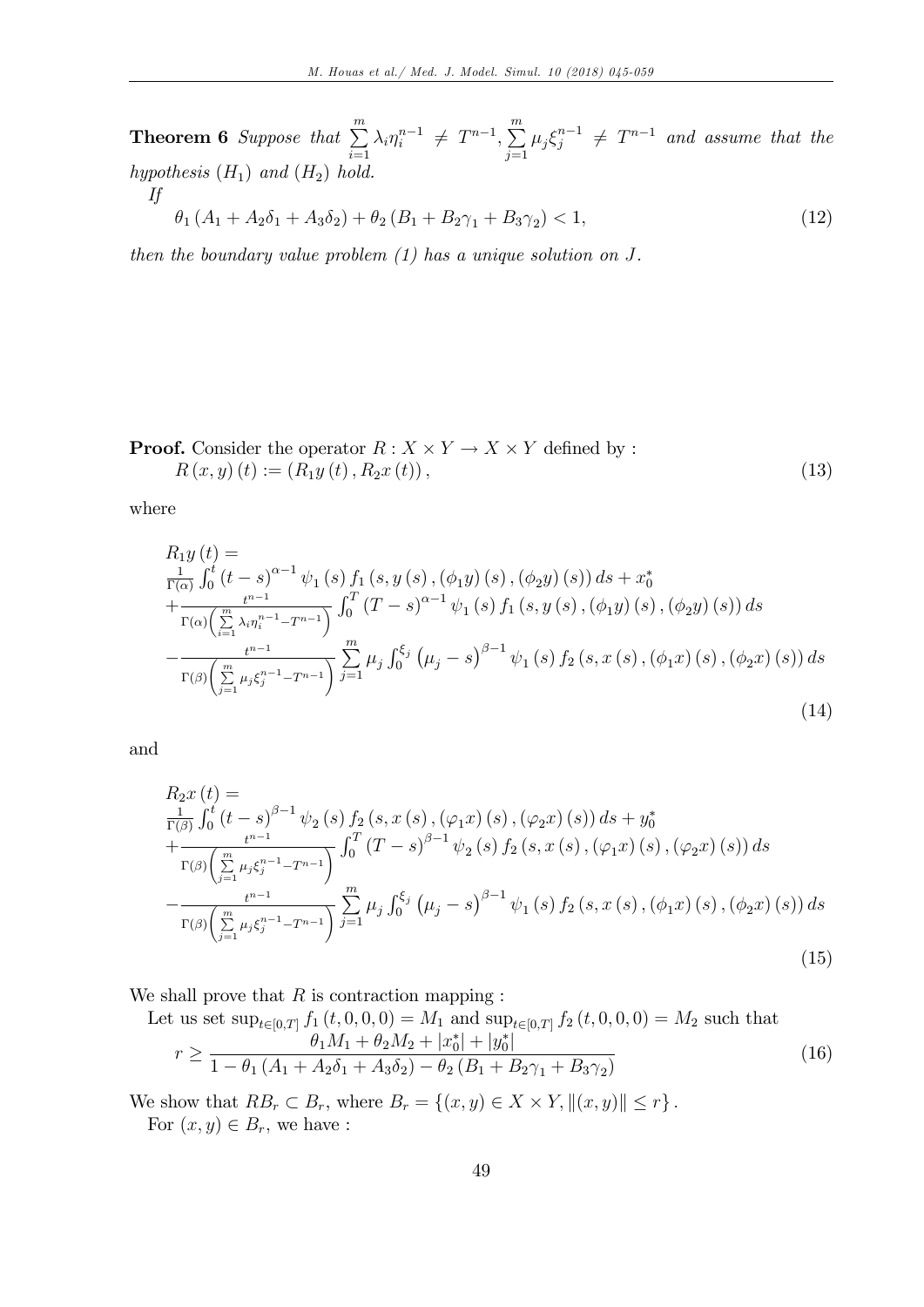$$
|R_{1}y(t)| \le
$$
  
\n
$$
\leq \frac{1}{\Gamma(\alpha)} \int_{0}^{t} (t-s)^{\alpha-1} \sup_{0 \leq s \leq T} |\psi_{1}(s)| |f_{1}(s, y(s), (\phi_{1}y)(s), (\phi_{2}y)(s))| ds
$$
  
\n
$$
+ |x_{0}^{*}| + \frac{t^{n-1}}{\Gamma(\alpha)|\sum_{i=1}^{m} \lambda_{i} \eta_{i}^{n-1} - T^{n-1}|} \int_{0}^{T} (T-s)^{\alpha-1}
$$
  
\n
$$
\times \sup_{0 \leq s \leq T} |\psi_{1}(s)| |f_{1}(s, y(s), (\phi_{1}y)(s), (\phi_{2}y)(s))| ds
$$
  
\n
$$
+ \frac{t^{n-1}}{\Gamma(\alpha)|\sum_{i=1}^{m} \lambda_{i} \eta_{i}^{n-1} - T^{n-1}|} \sum_{i=1}^{m} |\lambda_{i}| \int_{0}^{\eta_{i}} (\eta_{i} - s)^{\alpha-1}
$$
  
\n
$$
\times \sup_{0 \leq s \leq T} |\psi_{1}(s)| |f_{1}(s, y(s), (\phi_{1}y)(s), (\phi_{2}y)(s))| ds
$$
  
\n(17)

Hence

$$
|R_{1}y(t)| \leq \frac{1}{\Gamma(\alpha)} \int_{0}^{t} (t-s)^{\alpha-1} \sup_{0 \leq s \leq T} |\psi_{1}(s)|
$$
  
\n
$$
\times (|f_{1}(s, y(s), (\phi_{1}y)(s), (\phi_{2}y)(s)) - f_{1}(s, 0, 0, 0)| + |f_{1}(s, 0, 0, 0)|) ds
$$
  
\n
$$
+ |x_{0}^{*}| + \frac{t^{n-1}}{\Gamma(\alpha)|\sum_{i=1}^{m} \lambda_{i} \eta_{i}^{n-1} - T^{n-1}|} \int_{0}^{T} (T-s)^{\alpha-1} |\sup_{0 \leq s \leq T} \psi_{1}(s)|
$$
  
\n
$$
\times (|f_{1}(s, y(s), (\phi_{1}y)(s), (\phi_{2}y)(s)) - f_{1}(s, 0, 0, 0)| + |f_{1}(s, 0, 0, 0)|) ds
$$
  
\n
$$
+ \frac{t^{n-1}}{\Gamma(\alpha)|\sum_{i=1}^{m} \lambda_{i} \eta_{i}^{n-1} - T^{n-1}|} \sum_{i=1}^{m} |\lambda_{i}| \int_{0}^{\eta_{i}} (\eta_{i} - s)^{\alpha-1} |\sup_{0 \leq s \leq T} \psi_{1}(s)|
$$
  
\n
$$
\times (|f_{1}(s, y(s), (\phi_{1}y)(s), (\phi_{2}y)(s)) - f_{1}(s, 0, 0, 0)| + |f_{1}(s, 0, 0, 0)|) ds
$$
\n(18)

Thanks to  $(H_2)$ , we obtain

$$
|R_{1}y(t)| \leq
$$
  
\n
$$
\frac{\|\psi_{1}\|_{\infty}}{\Gamma(\alpha+1)} \left( \sup_{t \in [0,T]} a_{1}(t) \|y(s)\| + \sup_{t \in [0,T]} a_{2}(t) \| \phi_{1}y(s)\| + \sup_{t \in [0,T]} a_{3}(t) \| \phi_{3}y(s)\| + M_{1} \right)
$$
  
\n
$$
+ |x_{0}^{*}| + \frac{\|\psi_{1}\|_{\infty} T^{\alpha}}{\Gamma(\alpha+1)} \Big| \sum_{i=1}^{m} \lambda_{i} \eta_{i}^{n-1} - T^{n-1} \Big| \left( \sup_{t \in [0,T]} a_{1}(t) \|y(s)\| + \sup_{t \in [0,T]} a_{2}(t) \| \phi_{1}y(s)\| \right)
$$
  
\n
$$
+ \sup_{t \in [0,T]} a_{3}(t) \| \phi_{3}y(s)\| + M_{1} \Big) + \frac{\|\psi_{1}\|_{\infty} \sum_{i=1}^{m} |\lambda_{i}| \eta_{i}^{\alpha}}{\Gamma(\alpha+1)} \Big| \sum_{i=1}^{m} \lambda_{i} \eta_{i}^{n-1} - T^{n-1} \Big| \left( \sup_{t \in [0,T]} a_{1}(t) \|y(s)\| \right)
$$
  
\n
$$
+ \sup_{t \in [0,T]} a_{2}(t) \| \phi_{1}y(s)\| + \sup_{t \in [0,T]} a_{3}(t) \| \phi_{3}y(s)\| + M_{1} \Big)
$$
  
\n
$$
(19)
$$

Consequently,

$$
|R_{1}y(t)| \leq \frac{\|\psi_{1}\|_{\infty}}{\Gamma(\alpha+1)} \left[ (A_{1} + A_{2}\delta_{1} + A_{3}\delta_{2}) \left\|y\right\| + M_{1} \right] + |x_{0}^{*}|
$$
  
+ 
$$
\frac{\|\psi_{1}\|_{\infty}T^{\alpha}}{\Gamma(\alpha+1)} \left| \sum_{i=1}^{m} \lambda_{i} \eta_{i}^{n-1} - T^{n-1} \right|} \left[ (A_{1} + A_{2}\delta_{1} + A_{3}\delta_{2}) \left\|y\right\| + M_{1} \right]
$$
  
+ 
$$
\frac{\|\psi_{1}\|_{\infty} \sum_{i=1}^{m} |\lambda_{i}| \eta_{i}^{\alpha}}{\Gamma(\alpha+1)} \left| \sum_{i=1}^{m} \lambda_{i} \eta_{i}^{n-1} - T^{n-1} \right|} \left[ (A_{1} + A_{2}\delta_{1} + A_{3}\delta_{2}) \left\|y\right\| + M_{1} \right]
$$
  

$$
\leq \frac{\|\psi_{1}\|_{\infty}}{\Gamma(\alpha+1)} \left( 1 + \frac{T^{\alpha} + \sum_{i=1}^{m} |\lambda_{i}| \eta_{i}^{\alpha}}{\left| \sum_{i=1}^{m} \lambda_{i} \eta_{i}^{n-1} - T^{n-1} \right|} \right) \left[ (A_{1} + A_{2}\delta_{1} + A_{3}\delta_{2}) \left\|y\right\| + M_{1} \right] + |x_{0}^{*}|
$$
  
(20)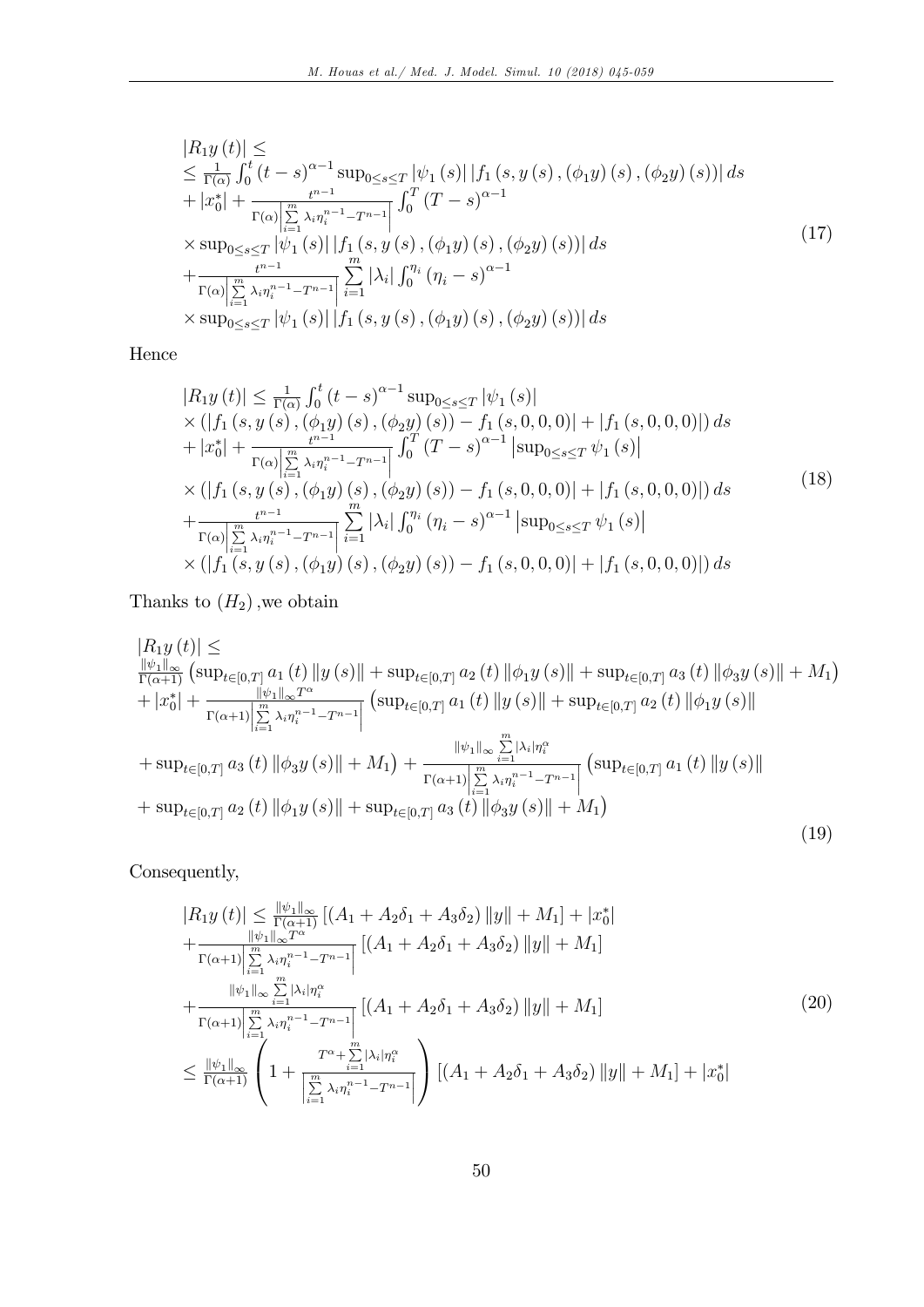which implies that

$$
|R_1y(t)| \leq \theta_1 \left[ (A_1 + A_2\delta_1 + A_3\delta_2) r + M_1 \right] + |x_0^*|, t [0, T], \tag{21}
$$

Hence,

$$
||R_1(y)|| \le \theta_1 \left[ (A_1 + A_2 \delta_1 + A_3 \delta_2) r + M_1 \right] + |x_0^*|.
$$
\n(22)

With the same arguments as before, we have

 $||R_2(x)|| \leq \theta_2 [(B_1 + B_2 \gamma_1 + B_3 \gamma_2) r + M_2] + |y_0^*$  $\vert$  : (23)

And by  $(22)$  and  $(23)$ , we obtain

$$
||R(x,y)|| \le
$$
  
\n
$$
\theta_1 [(A_1 + A_2 \delta_1 + A_3 \delta_2) r + M_1] + \theta_2 [(B_1 + B_2 \gamma_1 + B_3 \gamma_2) r + M_2] + |x_0^*| + |y_0^*|
$$
\n(24)

Consequently,

$$
\|R\left(x,y\right)\| \le r. \tag{25}
$$

Now for  $(x_1, y_1)$ ,  $(x_2, y_2) \in X \times Y$ , and for any  $t \in [0, T]$ , we get

$$
|R_{1}y_{1}(t) - R_{1}y_{2}(t)| \leq
$$
  
\n
$$
\frac{1}{\Gamma(\alpha)} \int_{0}^{t} (t-s)^{\alpha-1} \sup_{0 \leq s \leq T} |\psi_{1}(s)|
$$
  
\n
$$
\times |f_{1}(s, y_{1}(s), (\phi_{1}y_{1})(s), (\phi_{2}y_{1})(s)) - f_{1}(s, y_{2}(s), (\phi_{1}y_{2})(s), (\phi_{2}y_{2})(s))| ds
$$
  
\n
$$
+ \frac{t^{n-1}}{\Gamma(\alpha)} \int_{i=1}^{m} \lambda_{i} \eta_{i}^{n-1} - T^{n-1} \int_{0}^{T} (T-s)^{\alpha-1} \sup_{0 \leq s \leq T} |\psi_{1}(s)|
$$
  
\n
$$
\times |f_{1}(s, y_{1}(s), (\phi_{1}y_{1})(s), (\phi_{2}y_{1})(s)) - f_{1}(s, y_{2}(s), (\phi_{1}y_{2})(s), (\phi_{2}y_{2})(s))| ds
$$
  
\n
$$
\frac{t^{n-1}}{\Gamma(\alpha)} \int_{i=1}^{m} \lambda_{i} \eta_{i}^{n-1} - T^{n-1} \int_{i=1}^{m} |\lambda_{i}| \int_{0}^{\eta_{i}} (\eta_{i} - s)^{\alpha-1} \sup_{0 \leq s \leq T} |\psi_{1}(s)|
$$
  
\n
$$
\times |f_{1}(s, y_{1}(s), (\phi_{1}y_{1})(s), (\phi_{2}y_{1})(s)) - f_{1}(s, y_{2}(s), (\phi_{1}y_{2})(s), (\phi_{2}y_{2})(s))| ds
$$
\n(26)

Thanks to  $(H_2)$ , we can write

$$
|R_{1}y_{1}(t) - R_{1}y_{2}(t)| \leq
$$
  
\n
$$
\frac{\|\psi_{1}\|_{\infty}}{\Gamma(\alpha)} \int_{0}^{t} (t - s)^{\alpha - 1}
$$
  
\n
$$
\times (\sup_{t \in [0,T]} a_{1}(t) \|y_{1}(s) - y_{2}(s)\| + \sup_{t \in [0,T]} a_{2}(t) \| \phi_{1}y_{1}(s) - \phi_{1}y_{2}(s)\|
$$
  
\n
$$
+ \sup_{t \in [0,T]} a_{3}(t) \| \phi_{3}y_{1}(s) - \phi_{3}y_{2}(s)\|) ds + \frac{\|\psi_{1}\|_{\infty}}{\Gamma(\alpha)\left|\sum_{i=1}^{m} \lambda_{i} \eta_{i}^{n-1} - T^{n-1}\right|} \int_{0}^{T} (T - s)^{\alpha - 1}
$$
  
\n
$$
\times (\sup_{t \in [0,T]} a_{1}(t) \|y_{1}(s) - y_{2}(s)\| + \sup_{t \in [0,T]} a_{2}(t) \| \phi_{1}y_{1}(s) - \phi_{1}y_{2}(s)\|
$$
  
\n
$$
+ \sup_{t \in [0,T]} a_{3}(t) \| \phi_{3}y_{1}(s) - \phi_{3}y_{2}(s)\|) ds + \frac{\|\psi_{1}\|_{\infty}}{\Gamma(\alpha)\left|\sum_{i=1}^{m} \lambda_{i} \eta_{i}^{n-1} - T^{n-1}\right|} \sum_{i=1}^{m} |\lambda_{i}| \int_{0}^{\eta_{i}} (\eta_{i} - s)^{\alpha - 1}
$$
  
\n
$$
\times \sup_{t \in [0,T]} a_{1}(t) \|y_{1}(s) - y_{2}(s)\| + \sup_{t \in [0,T]} a_{2}(t) \| \phi_{1}y_{1}(s) - \phi_{1}y_{2}(s)\|
$$
  
\n
$$
+ \sup_{t \in [0,T]} a_{3}(t) \| \phi_{3}y_{1}(s) - \phi_{3}y_{2}(s)\|) ds
$$
  
\n(27)

Therefore,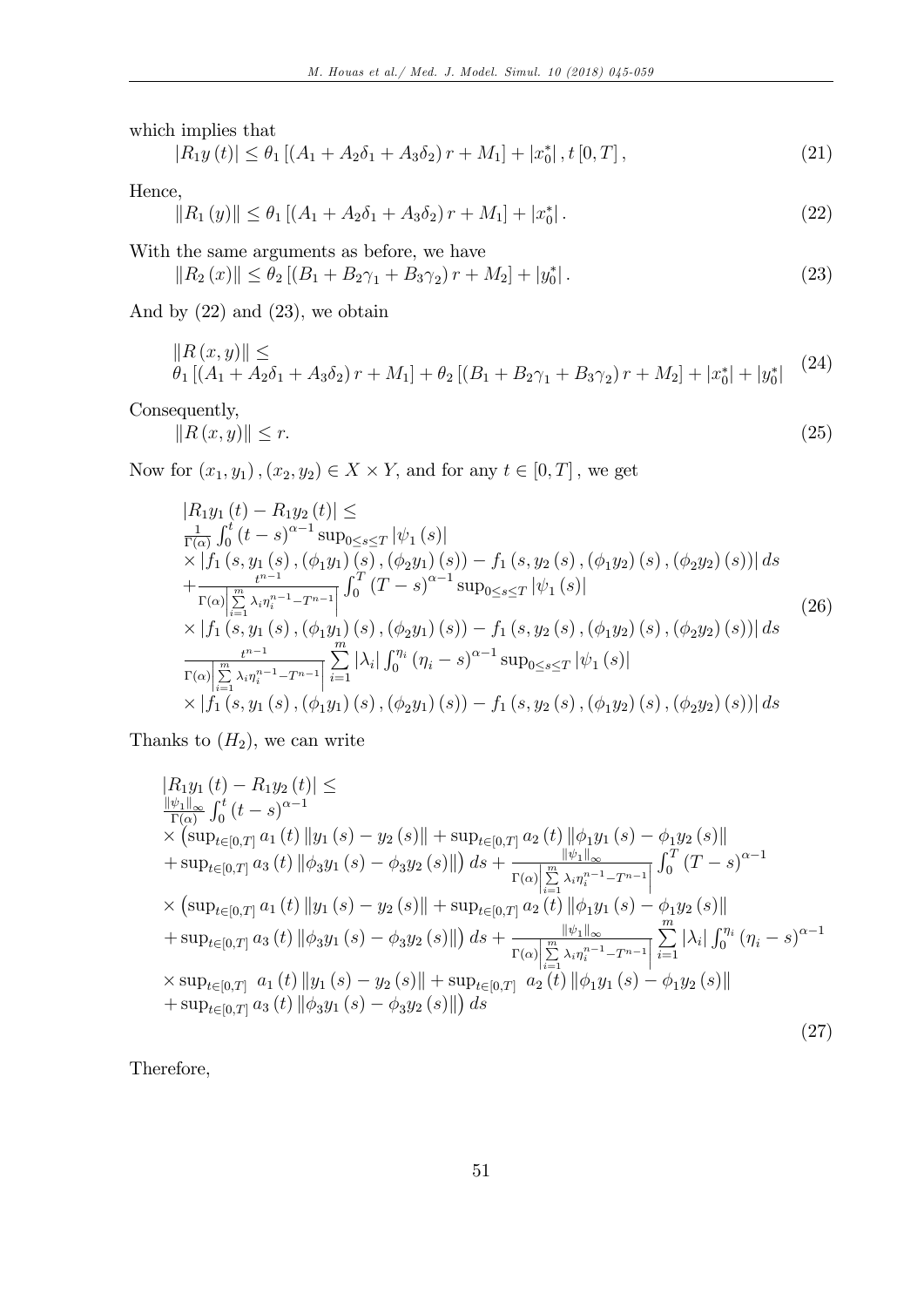$$
|R_{1}y_{1}(t) - R_{1}y_{2}(t)| \leq
$$
  
\n
$$
\frac{\|\psi_{1}\|_{\infty}}{\Gamma(\alpha+1)} (A_{1} + A_{2}\delta_{1} + A_{3}\delta_{2}) \|y_{1} - y_{2}\|
$$
  
\n
$$
+ \frac{\|\psi_{1}\|_{\infty} T^{\alpha}}{\Gamma(\alpha+1) \sum_{i=1}^{m} \lambda_{i} \eta_{i}^{n-1} - T^{n-1}} (A_{1} + A_{2}\delta_{1} + A_{3}\delta_{2}) \|y_{1} - y_{2}\|
$$
  
\n
$$
+ \frac{\|\psi_{1}\|_{\infty} \sum_{i=1}^{m} |\lambda_{i}| \eta_{i}^{\alpha}}{\Gamma(\alpha+1) \sum_{i=1}^{m} \lambda_{i} \eta_{i}^{n-1} - T^{n-1}} (A_{1} + A_{2}\delta_{1} + A_{3}\delta_{2}) \|y_{1} - y_{2}\|
$$
  
\n
$$
\leq \frac{\|\psi_{1}\|_{\infty}}{\Gamma(\alpha+1)} \left(1 + \frac{T^{\alpha} + \sum_{i=1}^{m} |\lambda_{i}| \eta_{i}^{\alpha}}{\left[\sum_{i=1}^{m} \lambda_{i} \eta_{i}^{n-1} - T^{n-1}\right]} \right) (A_{1} + A_{2}\delta_{1} + A_{3}\delta_{2}) \|y_{1} - y_{2}\|
$$
  
\n(28)

and consequently we obtain

$$
||R_1(y_1) - R_1(y_2)|| \le \theta_1 (A_1 + A_2 \delta_1 + A_3 \delta_2) ||y_1 - y_2||.
$$
 (29)

Similarly,

$$
||R_2(x_1) - R_2(x_2)|| \le \theta_2 (B_1 + B_2\gamma_1 + B_3\gamma_2) ||x_1 - x_2||.
$$
 (30)

It follows from (29) and (30) that

$$
||R (x1, y1) – R (x2, y2)|| \le [\theta1 (A1 + A2δ1 + A3δ2) + \theta2 (B1 + B2γ1 + B3γ2)] ||(x1 - x2, y1 - y2)||
$$
\n(31)

Thanks to  $(12)$ , we conclude that R is contraction. As a consequence of Banach fixed point theorem, we deduce that  $R$  has a fixed point which is a solution of the problem  $(1)$ .

The second main result is the following theorem :

**Theorem 7** Suppose that  $\sum_{n=1}^{m}$  $i=1$  $\lambda_i \eta_i^{n-1} \neq T^{n-1}, \sum_{i=1}^m$  $\sum_{j=1} \mu_j \xi_j^{n-1} \neq T^{n-1}$  and assume that the

hypotheses  $(H_1)$  and  $(H_3)$  are satisfied.

Then, the coupled system  $(1)$  has at least a solution on J.

**Proof.** We shall use Scheafer's fixed point theorem to prove that  $R$  has at least a fixed point on  $X \times Y$ . The continuity of  $f_1$  and  $f_2$  (hypothesis  $(H_1)$ ) implies that the operator R is continuous on  $X \times Y$ .

[1 $\ast$ :] : We shall prove that R maps bounded sets into bounded sets in  $X \times Y$  : Taking  $\rho > 0$ , and  $(x, y) \in B_\rho := \{(x, y) \in X \times Y; ||(x, y)|| \le \rho\}$ , then for each  $t \in J$ , we have

$$
|R_{1}y(t)| \le
$$
  
\n
$$
\frac{1}{\Gamma(\alpha)} \int_{0}^{t} (t-s)^{\alpha-1} \sup_{0 \le s \le T} |\psi_{1}(s)| |f_{1}(s, y(s), (\phi_{1}y)(s), (\phi_{2}y)(s))| ds
$$
  
\n
$$
+ |x_{0}^{*}| + \frac{t^{n-1}}{\Gamma(\alpha)|\sum_{i=1}^{m} \lambda_{i} \eta_{i}^{n-1} - T^{n-1}|} \int_{0}^{T} (T-s)^{\alpha-1}
$$
  
\n
$$
\times \sup_{0 \le s \le T} |\psi_{1}(s)| |f_{1}(s, y(s), (\phi_{1}y)(s), (\phi_{2}y)(s))| ds
$$
  
\n
$$
+ \frac{t^{n-1}}{\Gamma(\alpha)|\sum_{i=1}^{m} \lambda_{i} \eta_{i}^{n-1} - T^{n-1}|} \sum_{i=1}^{m} |\lambda_{i}| \int_{0}^{\eta_{i}} (\eta_{i} - s)^{\alpha-1}
$$
  
\n
$$
\times \sup_{0 \le s \le T} |\psi_{1}(s)| |f_{1}(s, y(s), (\phi_{1}y)(s), (\phi_{2}y)(s))| ds
$$
\n(32)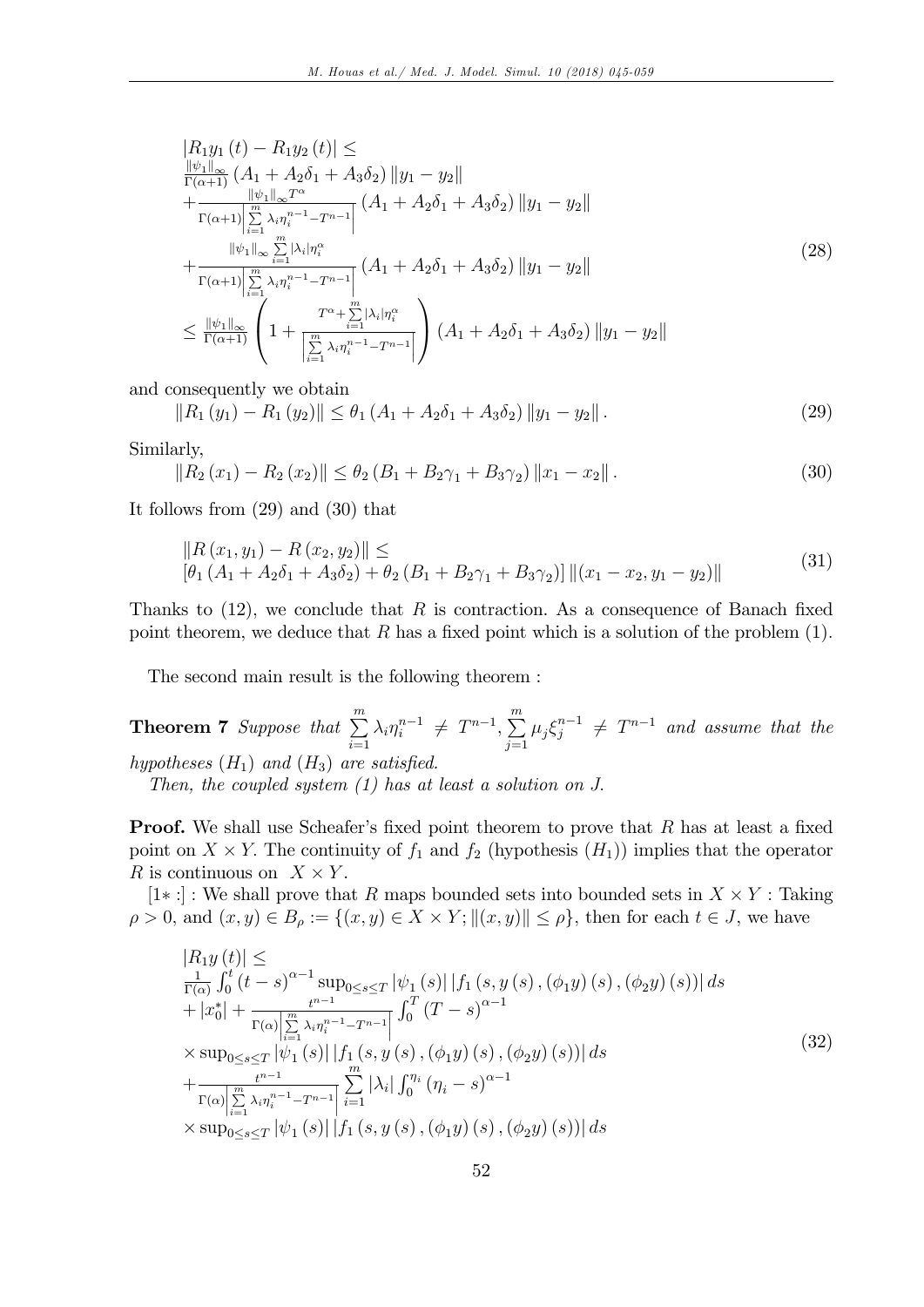Thanks to  $(H3)$ , we can write

$$
|R_{1}y(t)| \leq \frac{\|\psi_{1}\|_{\infty} \sup_{t\in J} l_{1}(t)}{\Gamma(\alpha+1)} + \frac{\|\psi_{1}\|_{\infty} T^{\alpha} \sup_{t\in J} l_{1}(t)}{\Gamma(\alpha+1) \left| \sum_{i=1}^{m} \lambda_{i} \eta_{i}^{n-1} - T^{n-1} \right|} + \frac{\|\psi_{1}\|_{\infty} \sum_{i=1}^{m} |\lambda_{i}| \eta_{i}^{\alpha} \sup_{t\in J} l_{1}(t)}{\Gamma(\alpha+1) \left| \sum_{i=1}^{m} \lambda_{i} \eta_{i}^{n-1} - T^{n-1} \right|} + |x_{0}^{*}| \qquad (33) \leq \sup_{t\in J} l_{1}(t) \left[ \frac{\|\psi_{1}\|_{\infty}}{\Gamma(\alpha+1)} \left( 1 + \frac{T^{\alpha} + \sum_{i=1}^{m} |\lambda_{i}| \eta_{i}^{\alpha}}{\left| \sum_{i=1}^{m} \lambda_{i} \eta_{i}^{n-1} - T^{n-1} \right|} \right) \right] + |x_{0}^{*}|.
$$

Therefore,

$$
|R_1y(t)| \le L_1\theta_1 + |x_0^*|, t \in [0, T].
$$
\n(34)

Hence, we have

$$
||R_1(y)|| \le L_1 \theta_1 + |x_0^*| \,. \tag{35}
$$

Similarly, it can be shown that,

$$
||R_2(x)|| \le L_2 \theta_2 + |y_0^*| \,. \tag{36}
$$

It follows from (35) and (36) that  
\n
$$
||R(x,y)|| \le L_1 \theta_1 + L_2 \theta_2 + |x_0^*| + |y_0^*|.
$$
\n(37)

Consequently

$$
\|R\left(x,y\right)\| < \infty.\tag{38}
$$

 $[2\ast :]$ : Now, we will prove that R is equicontinuous on  $J$ : For  $(x, y) \in B_{\rho}$ , and  $t_1, t_2 \in J$ , such that  $t_1 < t_2$ . We have :

$$
\begin{split}\n&= \frac{|R_{1}y(t_{2}) - R_{1}y(t_{1})|}{\Gamma(\alpha)} \\
&\leq \frac{\|\psi_{1}\|_{\infty}}{\Gamma(\alpha)} \int_{0}^{t_{1}} \left( (t_{1} - s)^{\alpha - 1} - (t_{2} - s)^{\alpha - 1} \right) |f_{1}(s, y(s), (\phi_{1}y)(s), (\phi_{2}y)(s))| ds \\
&+ \frac{\|\psi_{1}\|_{\infty}}{\Gamma(\alpha)} \int_{t_{1}}^{t_{2}} (t_{2} - s)^{\alpha - 1} |f_{1}(s, y(s), (\phi_{1}y)(s), (\phi_{2}y)(s))| ds \\
&+ \frac{\left(t_{2}^{n-1} - t_{1}^{n-1}\right)}{\Gamma(\alpha)} \int_{i=1}^{m} \lambda_{i} \eta_{i}^{n-1} - T^{n-1} \left| \int_{0}^{T} (T - s)^{\alpha - 1} |f_{1}(s, y(s), (\phi_{1}y)(s), (\phi_{2}y)(s))| ds \right. \\
&+ \frac{\left(t_{1}^{n-1} - t_{2}^{n-1}\right)}{\Gamma(\alpha)} \left| \sum_{i=1}^{m} \lambda_{i} \eta_{i}^{n-1} - T^{n-1} \right| \sum_{i=1}^{m} |\lambda_{i}| \int_{0}^{\eta_{i}} (\eta_{i} - s)^{\alpha - 1} |f_{1}(s, y(s), (\phi_{1}y)(s), (\phi_{2}y)(s))| ds.\n\end{split}
$$
\n(39)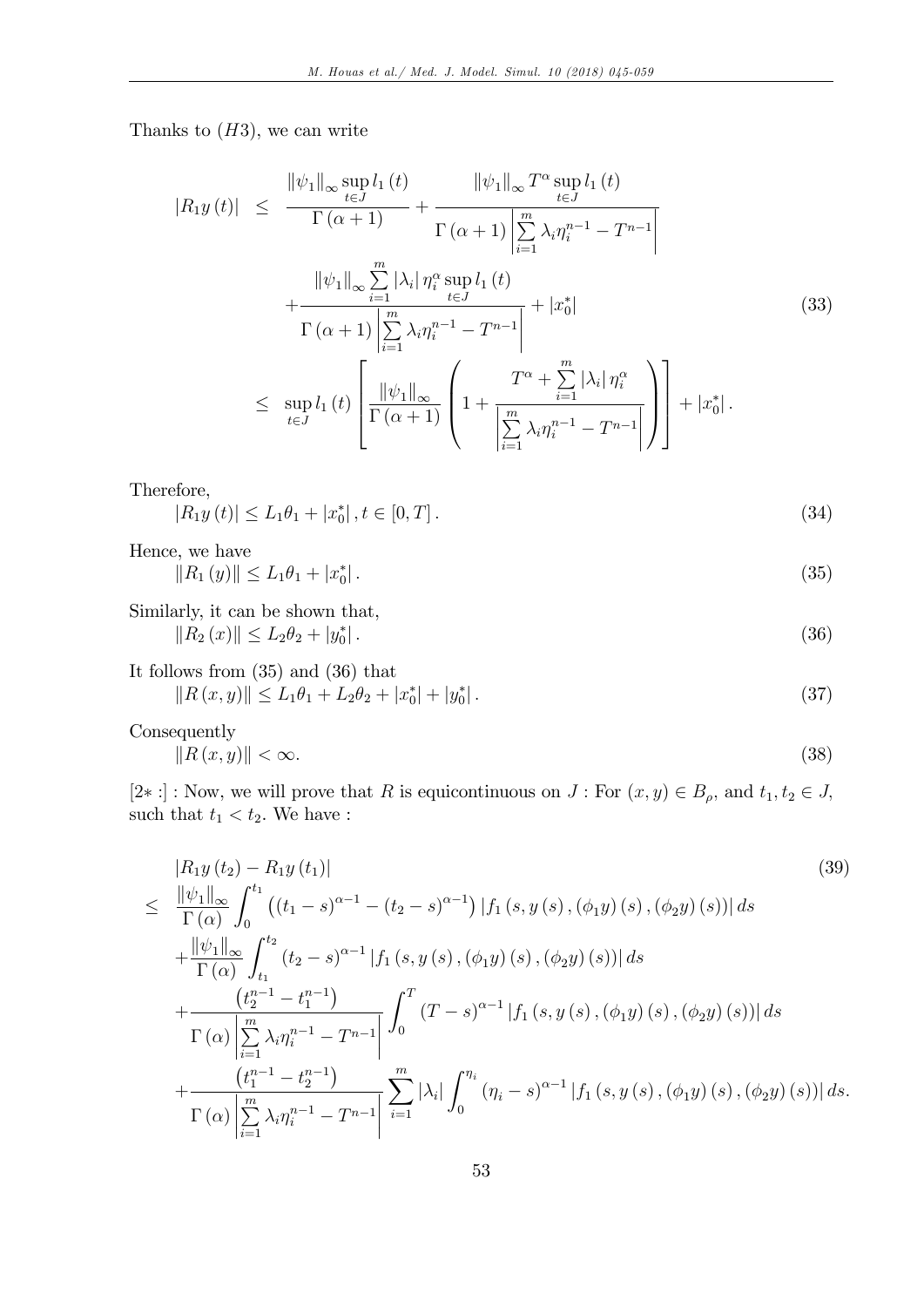Thus,

$$
\|R_{1}y(t_{2}) - R_{1}y(t_{1})\| \n\leq \frac{\|\psi_{1}\|_{\infty} \sup_{t=J} l_{1}(t)}{\Gamma(\alpha + 1)} (t_{1}^{\alpha} - t_{2}^{\alpha}) + \frac{2\|\psi_{1}\|_{\infty} \sup_{t=J} l_{1}(t)}{\Gamma(\alpha + 1)} (t_{2} - t_{1})^{\alpha} \n+ \frac{\|\psi_{1}\|_{\infty} T^{\alpha} \sup_{t=J} l_{1}(t)}{\Gamma(\alpha + 1) \left| \sum_{i=1}^{m} \lambda_{i} \eta_{i}^{n-1} - T^{n-1} \right|} (t_{2}^{n-1} - t_{1}^{n-1}) \n+ \frac{\|\psi_{1}\|_{\infty} \sum_{i=1}^{m} |\lambda_{i}| \eta_{i}^{\alpha} \sup_{t\in J} l_{1}(t)}{\Gamma(\alpha + 1) \left| \sum_{i=1}^{m} \lambda_{i} \eta_{i}^{n-1} - T^{n-1} \right|} (t_{1}^{n-1} - t_{2}^{n-1}) \n\leq \frac{L_{1} \|\psi_{1}\|_{\infty}}{\Gamma(\alpha + 1)} (t_{1}^{\alpha} - t_{2}^{\alpha}) + \frac{2L_{1} \|\psi_{1}\|_{\infty}}{\Gamma(\alpha + 1)} (t_{2} - t_{1})^{\alpha} \n+ \frac{L_{1} \|\psi_{1}\|_{\infty} T^{\alpha}}{\Gamma(\alpha + 1) \left| \sum_{i=1}^{m} \lambda_{i} \eta_{i}^{n-1} - T^{n-1} \right|} (t_{2}^{n-1} - t_{1}^{n-1}) \n+ \frac{L_{1} \|\psi_{1}\|_{\infty} T^{\alpha}}{\Gamma(\alpha + 1) \left| \sum_{i=1}^{m} \lambda_{i} \eta_{i}^{n-1} - T^{n-1} \right|} (t_{2}^{n-1} - t_{1}^{n-1}) \n+ \frac{L_{1} \|\psi_{1}\|_{\infty} \sum_{i=1}^{m} |\lambda_{i}| \eta_{i}^{\alpha}}{\Gamma(\alpha + 1) \left| \sum_{i=1}^{m} \lambda_{i} \eta_{i}^{n-1} - T^{n-1} \right|} (t_{1}^{n-1} - t_{2}
$$

With the same arguments as before, we get

$$
||R_2x(t_2) - R_2x(t_1)|| \leq \frac{L_2 ||\psi_2||_{\infty}}{\Gamma(\beta+1)} \left(t_1^{\beta} - t_2^{\beta}\right) + \frac{2L_2 ||\psi_2||_{\infty}}{\Gamma(\beta+1)} (t_2 - t_1)^{\beta} + \frac{L_2 ||\psi_2||_{\infty} T^{\beta}}{\Gamma(\beta+1)} \left(t_2^{n-1} - t_1^{n-1}\right) \qquad (41) \n\frac{\Gamma(\beta+1)}{\beta-1} \mu_j \xi_j^{n-1} - T^{n-1} \Big| + \frac{L_2 ||\psi_2||_{\infty} \sum_{j=1}^m |\mu_j| \xi_j^{\beta}}{\Gamma(\beta+1) \left|\sum_{j=1}^m \mu_j \xi_j^{n-1} - T^{n-1}\right|} (t_1^{n-1} - t_2^{n-1}).
$$

Thanks to (40) and (41), we can state that  $\|R (x, y) (t_2) - R (x, y) (t_1)\| \to 0$  as  $t_2 \to$  $t_1$ . Combining [1\*:] and [2\*:] and using Arzela-Ascoli theorem, we conclude that R is completely continuous operator.

 $[3*!]$ : Finally, we shall show that the set  $\Omega$  defined by

$$
\Omega = \{(x, y) \in X \times Y, (x, y) = \sigma R(x, y), 0 < \sigma < 1\},\tag{42}
$$

is bounded :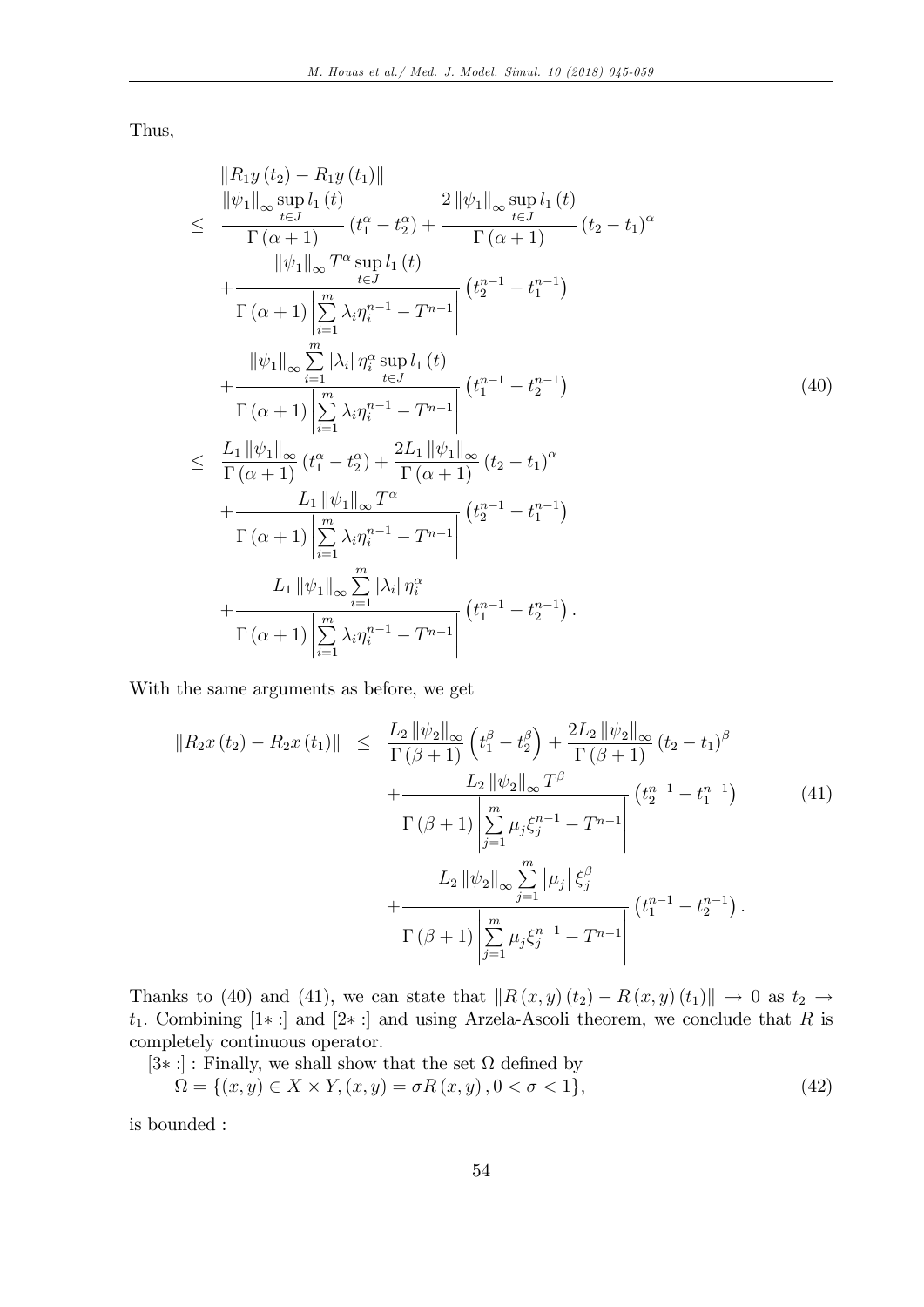Let  $(x, y) \in \Omega$ , then  $(x, y) = \sigma R(x, y)$ , for some  $0 < \sigma < 1$ . Thus, for each  $t \in J$ , we have :

$$
x(t) = \sigma R_1 y(t), y(t) = \sigma R_2 x(t).
$$

Then

$$
\frac{1}{\sigma} |x(t)| \leq \frac{1}{\Gamma(\alpha)} \int_0^t (t-s)^{\alpha-1} \sup_{0 \leq s \leq T} |\psi_1(s)| |f_1(s, y(s), (\phi_1 y)(s), (\phi_2 y)(s))| ds \n+ |x_0^*| + \frac{t^{n-1}}{\Gamma(\alpha)} \left| \sum_{i=1}^m \lambda_i \eta_i^{n-1} - T^{n-1} \right| \int_0^T (T-s)^{\alpha-1} \qquad (43) \n\times \sup_{0 \leq s \leq T} |\psi_1(s)| |f_1(s, y(s), (\phi_1 y)(s), (\phi_2 y)(s))| ds \n+ \frac{t^{n-1}}{\Gamma(\alpha)} \left| \sum_{i=1}^m \lambda_i \eta_i^{n-1} - T^{n-1} \right| \sum_{i=1}^m |\lambda_i| \int_0^{\eta_i} (\eta_i - s)^{\alpha-1} \n\times \sup_{0 \leq s \leq T} |\psi_1(s)| |f_1(s, y(s), (\phi_1 y)(s), (\phi_2 y)(s))| ds.
$$

Thanks to  $(H3)$ , we can write

$$
\frac{1}{\sigma} |x(t)| \leq \frac{\|\psi_1\|_{\infty} \sup_{t \in J} l_1(t)}{\Gamma(\alpha + 1)} + \frac{\|\psi_1\|_{\infty} T^{\alpha} \sup_{t \in J} l_1(t)}{\Gamma(\alpha + 1) \left| \sum_{i=1}^{m} \lambda_i \eta_i^{n-1} - T^{n-1} \right|}
$$
\n
$$
+ \frac{\|\psi_1\|_{\infty} \sum_{i=1}^{m} |\lambda_i| \eta_i^{\alpha} \sup_{t \in J} l_1(t)}{\Gamma(\alpha + 1) \left| \sum_{i=1}^{m} \lambda_i \eta_i^{n-1} - T^{n-1} \right|} + |x_0^*|.
$$
\n(44)

Therefore,

$$
|x(t)| \leq \sigma \left( L_1 \left[ \frac{\|\psi_1\|_{\infty}}{\Gamma(\alpha+1)} \left( 1 + \frac{T^{\alpha} + \sum\limits_{i=1}^{m} |\lambda_i| \eta_i^{\alpha}}{\left| \sum\limits_{i=1}^{m} \lambda_i \eta_i^{n-1} - T^{n-1} \right|} \right) \right] + |x_0^*| \right). \tag{45}
$$

Hence, we have

$$
||x|| \le \sigma \left( L_1 \theta_1 + |x_0^*| \right), \tag{46}
$$

Analogously, we can obtain  

$$
||y|| \le \sigma (L_2 \theta_2 + |y_0^*|).
$$
 (47)

It follows from (46) and (47) that  
\n
$$
||(x, y)|| \le \sigma (L_1 \theta_1 + L_2 \theta_2 + |x_0^*| + |y_0^*|).
$$
\n(48)

Hence,

$$
\|R\left(x,y\right)\| < \infty.\tag{49}
$$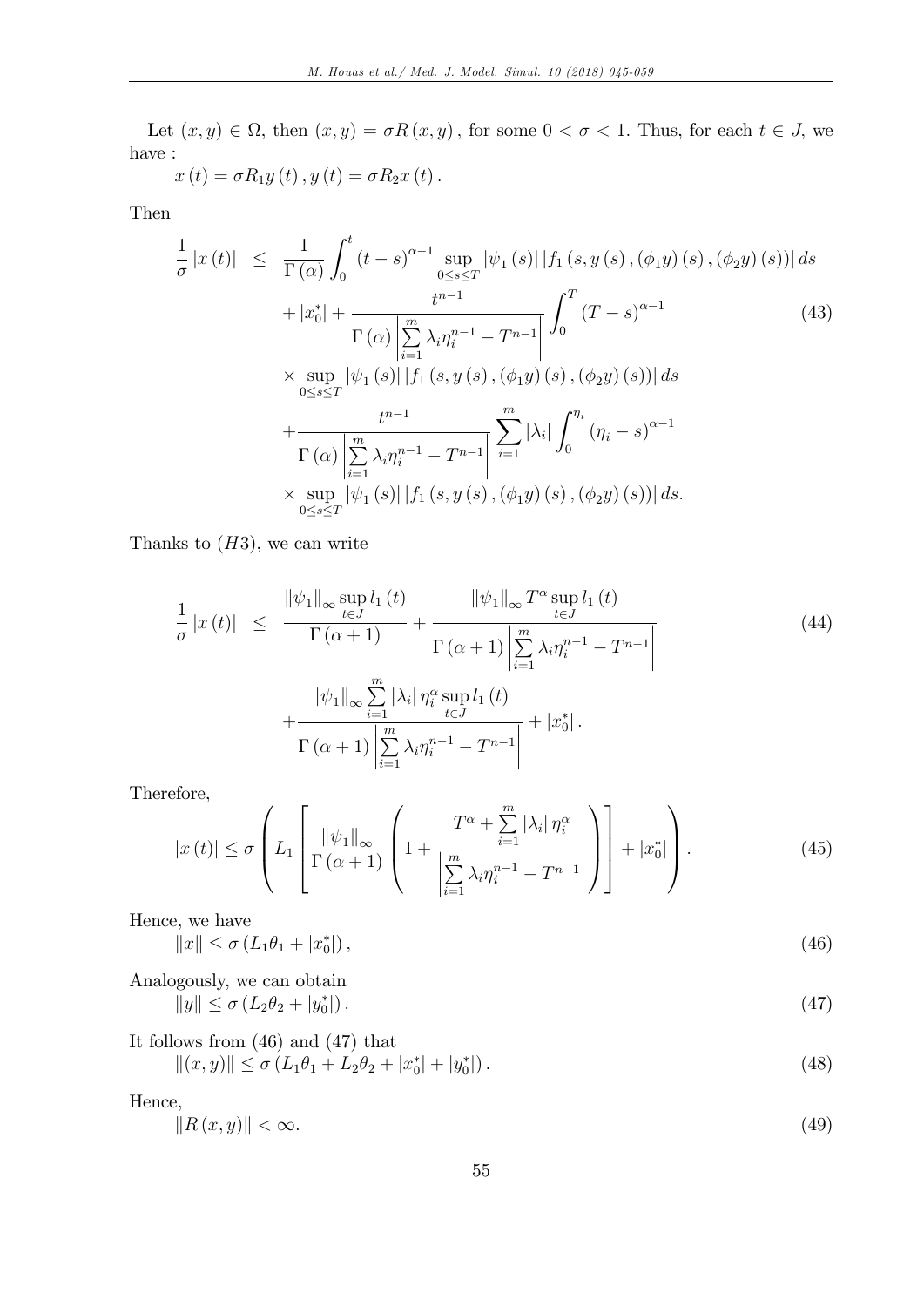This shows that the set  $\Omega$  is bounded.

Thanks to  $[1*:]$ ,  $[2*:]$  and  $[3*:]$ , we deduce that R has at least one fixed point, which is a solution of the problem (1):

**Corollary 8** Suppose that  $\sum_{n=1}^{m}$  $i=1$  $\lambda_i \eta_i^{n-1} \neq T^{n-1}, \sum_{i=1}^m$  $\sum_{j=1} \mu_j \xi_j^{n-1} \neq T^{n-1}$  and and there exist non negative real numbers  $k_1, k_2$ , such that for all  $t \in [0, T]$  and  $(x_1, y_1, z_1), (x_2, y_2, z_2) \in \mathbb{R}^3$ , we have

$$
\begin{array}{lcl}\n|f_1(t,x_1,y_1,z_1)-f_1(t,x_2,y_2,z_2)| &\leq & k_1\left(|x_1-x_2|+|y_1-y_2|+|z_1-z_2|\right), \\
|f_2(t,x_1,y_1,z_1)-f_1(t,x_2,y_2,z_2)| &\leq & k_2\left(|x_1-x_2|+|y_1-y_2|+|z_1-z_2|\right).\n\end{array}
$$

If

$$
\theta_1 k_1 (1 + \delta_1 + \delta_2) + \theta_2 k_2 (1 + \gamma_1 + \gamma_2) < 1,
$$

then the fractional system  $(1)$  has a unique solution on J.

**Corollary 9** Assume that  $(H1)$  holds and  $\sum_{n=1}^{m}$  $i=1$  $\lambda_i \eta_i^{n-1} \neq T^{n-1}, \sum_{i=1}^m$  $\sum_{j=1} \mu_j \xi_j^{n-1} \neq T^{n-1}$ . If there exists two positive constants  $N_1$  and  $N_2$  such that

 $|f_1(t, x, y, z)| \leq N_1, |f_2(t, x, y, z)| \leq N_2$  for each  $t \in J$  and all  $x, y, z \in \mathbb{R}$ , then, the coupled system  $(1)$  has at least a solution on  $J$ .

## 4. Examples

**Example 10** Let us consider the following coupled system :

$$
D^{\frac{5}{2}}x(t) = \frac{\ln(1+t)}{17(1+t^2)} \left( \frac{|y(t)|}{32+t^2(e^{-t}+|y(t)|)} + \frac{1}{18\ln(1+t)} \int_0^t \frac{e^{t-s}}{2} y(s) ds \right. \\
\left. + \frac{1}{16(e^{t^2}+1)} \int_0^t \frac{e^{\frac{t-s}{2}}}{3} y(s) ds \right), t \in [0,1],
$$
\n
$$
D^{\frac{8}{5}}y(t) = \frac{e^{-\pi t}}{20\sqrt{1+\pi t^2}} \left( \frac{1}{20\pi + t^2} \sin|x(t)| + \frac{1}{16(\pi t^2 + 1)} \int_0^t \frac{(t-s)}{3} x(s) ds \right. \\
\left. + \frac{\pi e^{-t}}{(e^{t^2}+16\pi)} \int_0^t \frac{e^{t-s}}{5} x(s) ds \right), t \in [0,1],
$$
\n
$$
x(0) = \sqrt{2}, |x'(0)| = 0, x(1) = \frac{4}{3}x(\frac{1}{3}) + 2x(\frac{2}{5}) + \frac{5}{3}x(\frac{1}{2}),
$$
\n
$$
y(0) = \sqrt{3}, |y'(0)| = 0, y(1) = y(\frac{1}{4}) + \frac{6}{5}y(\frac{5}{7}) + \frac{1}{3}y(\frac{4}{5}).
$$
\n(50)

For this example, we have

$$
f_1(t, x, \phi_1(x), \phi_2(x)) = \frac{|x(t)|}{32 + t^2 (e^{-t} + |x(t)|)} + \frac{1}{18 \ln(1+t)} \int_0^t \frac{e^{t-s}}{2} x(s) ds
$$
  
+ 
$$
\frac{1}{16 (e^{t^2} + 1)} \int_0^t \frac{e^{\frac{t-s}{2}}}{3} x(s) ds, t \in [0, 1], x \in \mathbb{R},
$$
  

$$
f_2(t, x, \varphi_1(x), \varphi_2(x)) = \frac{1}{20\pi + t^2} \sin|x(t)| + \frac{1}{16 (\pi t^2 + 1)} \int_0^t \frac{(t-s)}{3} x(s) ds
$$
  
+ 
$$
\frac{\pi e^{-t}}{(e^{t^2} + 16\pi)} \int_0^t \frac{e^{t-s}}{5} x(s) ds, t \in [0, 1], x \in \mathbb{R}.
$$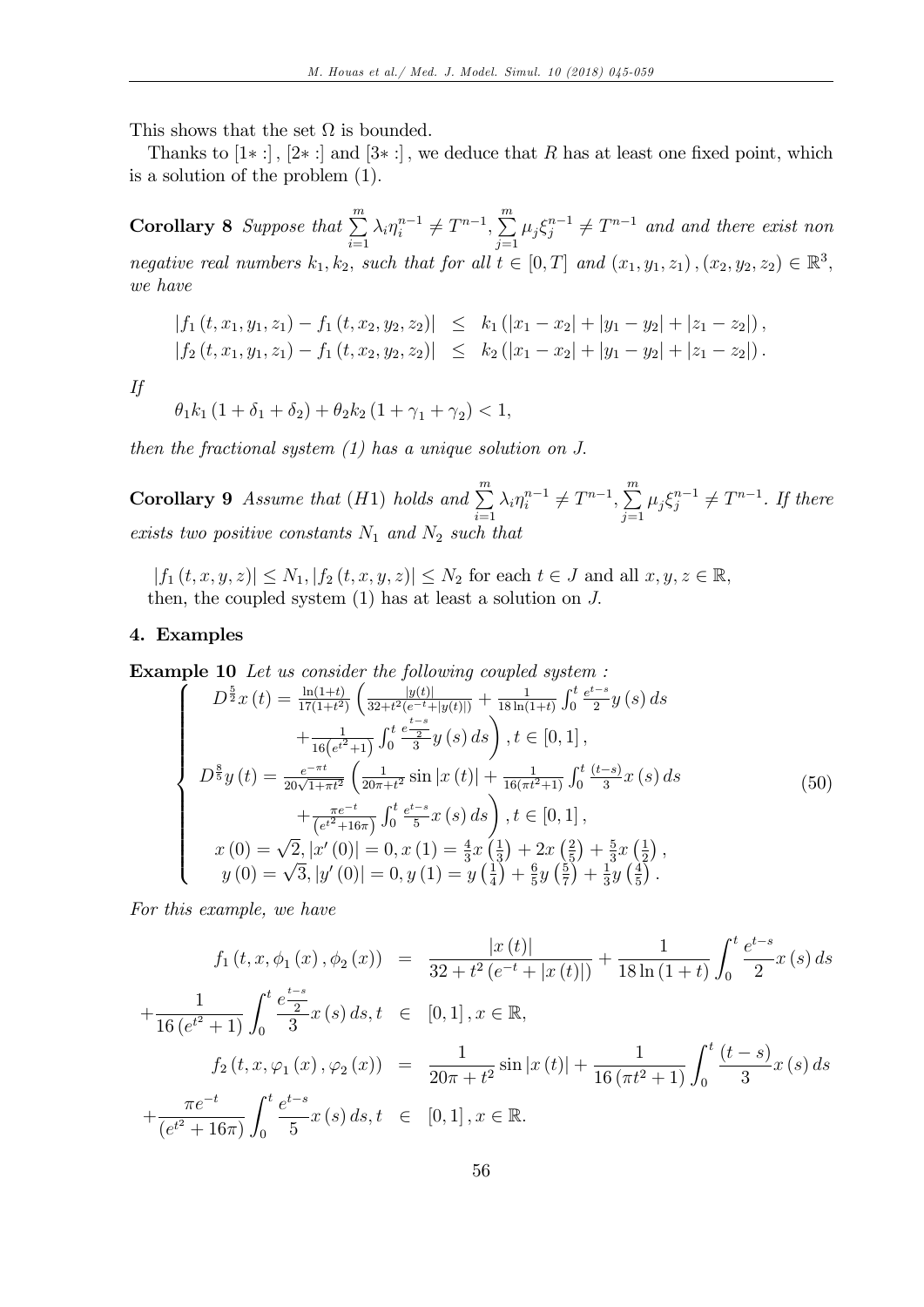Let  $t \in [0, 1]$  and  $x, y \in \mathbb{R}$ . Then

$$
|f_{1}(t, x, \phi_{1}(x), \phi_{2}(x)) - f_{1}(t, y, \phi_{1}(y), \phi_{2}(y))|
$$
  
\n
$$
\leq \frac{1}{32 + t^{2}} |x - y| + \frac{1}{18 \ln(1 + t)} \sup_{t \in [0,1]} \left| \int_{0}^{t} \frac{e^{t-s}}{2} ds \right| |x - y|
$$
  
\n
$$
+ \frac{1}{16 (e^{t^{2}} + 1)} \sup_{t \in [0,1]} \left| \int_{0}^{t} \frac{e^{\frac{t-s}{2}}}{3} ds \right| |x - y|,
$$
  
\n
$$
|f_{2}(t, x, \varphi_{1}(x), \varphi_{2}(x)) - f_{2}(t, y, \varphi_{1}(y), \varphi_{2}(y))|
$$
  
\n
$$
\leq \frac{1}{20\pi + t^{2}} |x - y| + \frac{1}{16 (\pi t^{2} + 1)} \sup_{t \in [0,1]} \left| \int_{0}^{t} \frac{(t - s)}{3} ds \right| |x - y|
$$
  
\n
$$
+ \frac{\pi e^{-t}}{(e^{t^{2}} + 16\pi)} \sup_{t \in [0,1]} \left| \int_{0}^{t} \frac{e^{t-s}}{5} ds \right| |x - y|.
$$

So, we have

$$
\psi_1(t) = \frac{\ln(1+t)}{17(1+t^2)}, \psi_2(t) = \frac{e^{-\pi t}}{20\sqrt{1+\pi t^2}},
$$
  
\n
$$
\omega_1 = \sup_{t \in [0,1]} \left| \int_0^t \frac{e^{t-s}}{2} ds \right|, \omega_2 = \sup_{t \in [0,1]} \left| \int_0^t \frac{e^{\frac{t-s}{2}}}{3} ds \right|,
$$
  
\n
$$
\overline{\omega}_1 = \sup_{t \in [0,1]} \left| \int_0^t \frac{(t-s)}{3} ds \right|, \overline{\omega}_2 = \sup_{t \in [0,1]} \left| \int_0^t \frac{e^{t-s}}{5} ds \right|,
$$
  
\n
$$
a_1(t) = \frac{1}{32 + t^2}, a_2(t) = \frac{1}{18 \ln(1+t)}, a_3(t) = \frac{1}{16 (e^{t^2} + 1)},
$$
  
\n
$$
b_1(t) = \frac{1}{20\pi + t^2}, b_2(t) = \frac{1}{16 (\pi t^2 + 1)}, b_3(t) = \frac{\pi e^{-t}}{(e^{t^2} + 16\pi)}.
$$

It follows then that

$$
A_1 = \frac{1}{32}, A_2 = \frac{1}{18 \ln 2}, A_3 = \frac{1}{32}, \omega_1 = 0.859 \, 1, \omega_2 = 0.2863,
$$
  
\n
$$
B_1 = \frac{1}{20\pi}, B_2 = \frac{1}{16 \, (\pi + 1)}, B_3 = \frac{\pi}{1 + 16\pi}, \omega_1 = \frac{1}{2}, \omega_2 = 0.6320
$$
  
\n
$$
\|\psi_1\|_{\infty} = 0.0407, \|\psi_2\|_{\infty} = 0.0245, \theta_1 = 0.0307, \theta_2 = 0.0891.
$$

and

$$
[\theta_1 (A_1 + A_2 \omega_1 + A_3 \omega_2) + \theta_2 (B_1 + B_2 \omega_1 + B_3 \omega_2)] = 0.0108 < 1.
$$

Hence by theorem 8 then the system  $(50)$  has a unique solution on  $[0, 1]$ .

## **REFERENCES**

- $[1]$  B. Ahmad : On nonlocal boundary value problems for nonlinear integro-differential equations of arbitrary fractional order. Results. Math.  $63$ , pp.  $183-194$ ,  $2013$ .
- [2] C.Z. Bai and J.X. Fang : The existence of a positive solution for a singular coupled system of nonlinear fractional differential equations. Applied Mathematics and Computation.150(3), pp. 611- 621, 2004.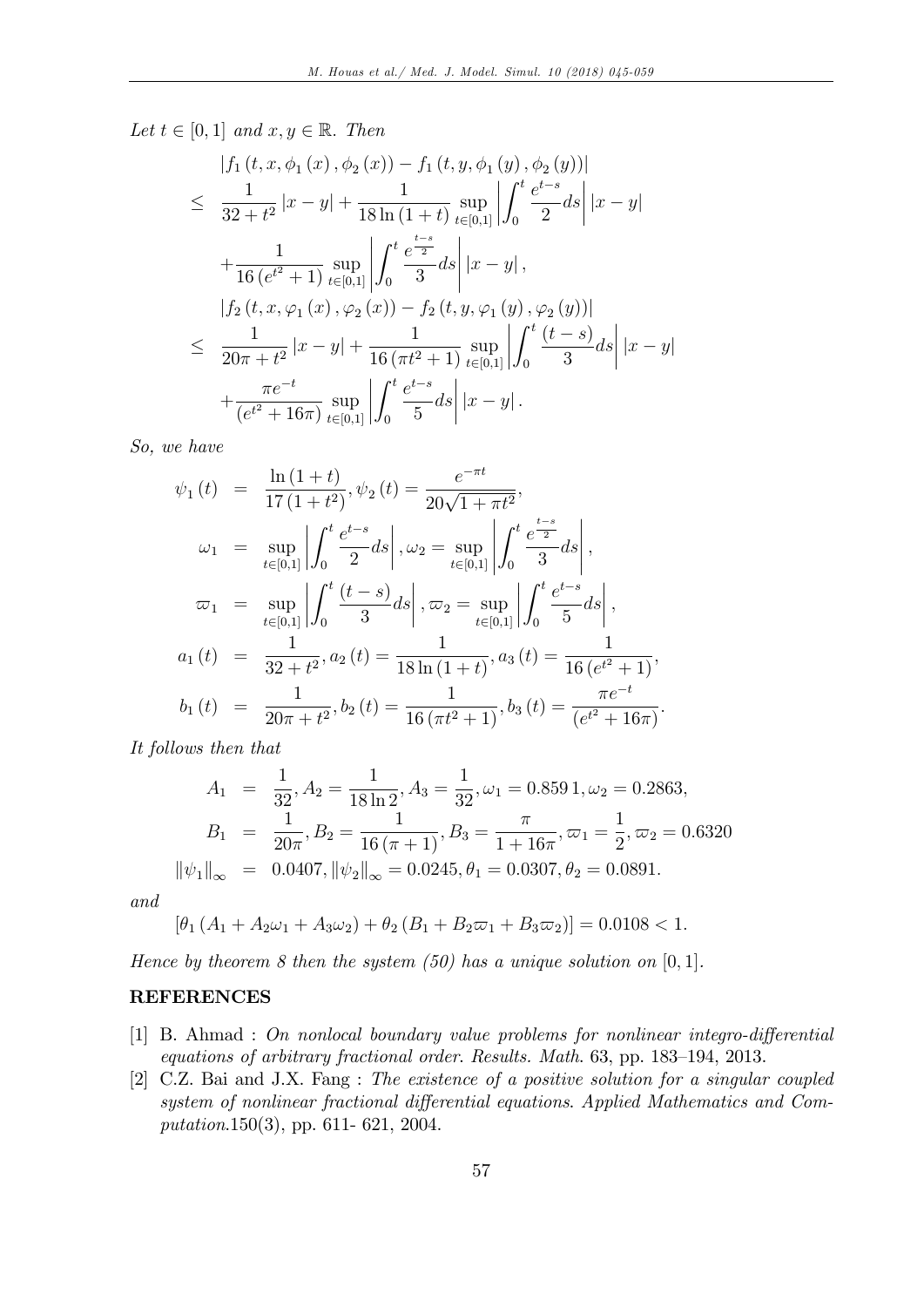- [3] W. Coppel : Disconjugacy. Lecture Notes in Mathematics, vol. 220. Springer, Berlin. 1971.
- [4] D. Delbosco, L. Rodino : Existence and uniqueness for a nonlinear fractional differential equation. J. Math. Anal. Appl. 204, 3(4), pp. 429-440, 1996.
- [5] K. Diethelm, N.J. Ford : Analysis of fractional differential equations. J. Math. Anal. Appl. 265(2), pp. 229-248, 2002.
- [6] Z. Du, X. Lin, W. Ge : Nonlocal boundary value problem of higher order ordinary differential equations at resonance. Rocky Mt. J. Math. 36, pp.  $1471-1486$ , 2006.
- [7] A.M.A. El-Sayed : Nonlinear functional differential equations of arbitrary orders. Nonlinear Anal. 33(2), pp. 181-186, 1998.
- [8] P.W. Eloe, B. Ahmad : Positive solutions of a nonlinear nth order boundary value problem with nonlocal conditions. Appl. Math. Lett.  $18$ , pp.  $521-527$ ,  $2005$ .
- [9] V. Gafiychuk, B. Datsko, and V. Meleshko : *Mathematical modeling of time fractional* reaction-diffusion systems. Journal of Computational and Applied Mathematics. 220(1-2), pp. 215-225, 2008.
- [10]J.R. Graef, B. Yang : Positive solutions of a third order nonlocal boundary value problem. Discret. Contin. Dyn. Syst. 1, 89-97, 2008.
- [11]J. Henderson and R. Luca : Existence and multiplicity for positive solutions of a system of higher-order multi-point boundary value problems. Nonlinear Differ. Equ. Appl. 20, pp. 1035-1054, 2013.
- $[12]$ M. Houas, Z. Dahmani: New results for a coupled system of fractional differential equations. Facta Universitatis (NIS) Ser. Math. Inform. 28, (2), pp. 133-150, 2013.
- $[13]$ M. Houas, Z. Dahmani : New results for a system of two fractional differential equations involving n Caputo derivatives. Kragujevac Journal of Mathematics. 38(2), pp. 283-301, 2014.
- [14] M. Houas, Z. Dahmani: A coupled system of integro-differential equations involving Riemann-liouville integral and Caputo derivative. Acta Universitatis Apulensis. 40, pp. 67-84, 2015.
- [15] A.A. Kilbas, S.A. Marzan : *Nonlinear differential equation with the Caputo fraction* derivative in the space of continuously differentiable functions, Differ. Equ. 41(1), pp. 84-89, 2005.
- $[16]$ N. Kosmatov : *Integral equations and initial value problems for nonlinear differential* equations of fractional order. Nonlinear Analysis Theory, Methods  $\mathcal{E}$  Applications. 70, (7), pp. 2521- 2529, 2009.
- $[17]$ V. Lakshmikantham, A.S. Vatsala : Basic theory of fractional differential equations. Nonlinear Anal. 69(8), pp. 2677-2682, 2008.
- [18]J. Liang,Z. Liu, X. Wang : Solvability for a coupled system of nonlinear fractional differential equations in a Banach space. Fractional Calculus and Applied Analysis. 16(1), pp. 51-63, 2013.
- [19]R. Liu, C. Kou, and X. Xie : Existence results for a coupled system of nonlinear fractional boundary value problems at resonance. Mathematical Problems in Engineering. Article ID 267386, 9 pages, 2013.
- [20]M. Muslim, C. Conca, and A. K. Nandakumaran : Approximation of solutions to fractional integral equation. Computers  $\mathcal{B}$  Mathematics with Applications. 59, (3), pp. 1236 1244, 2010.